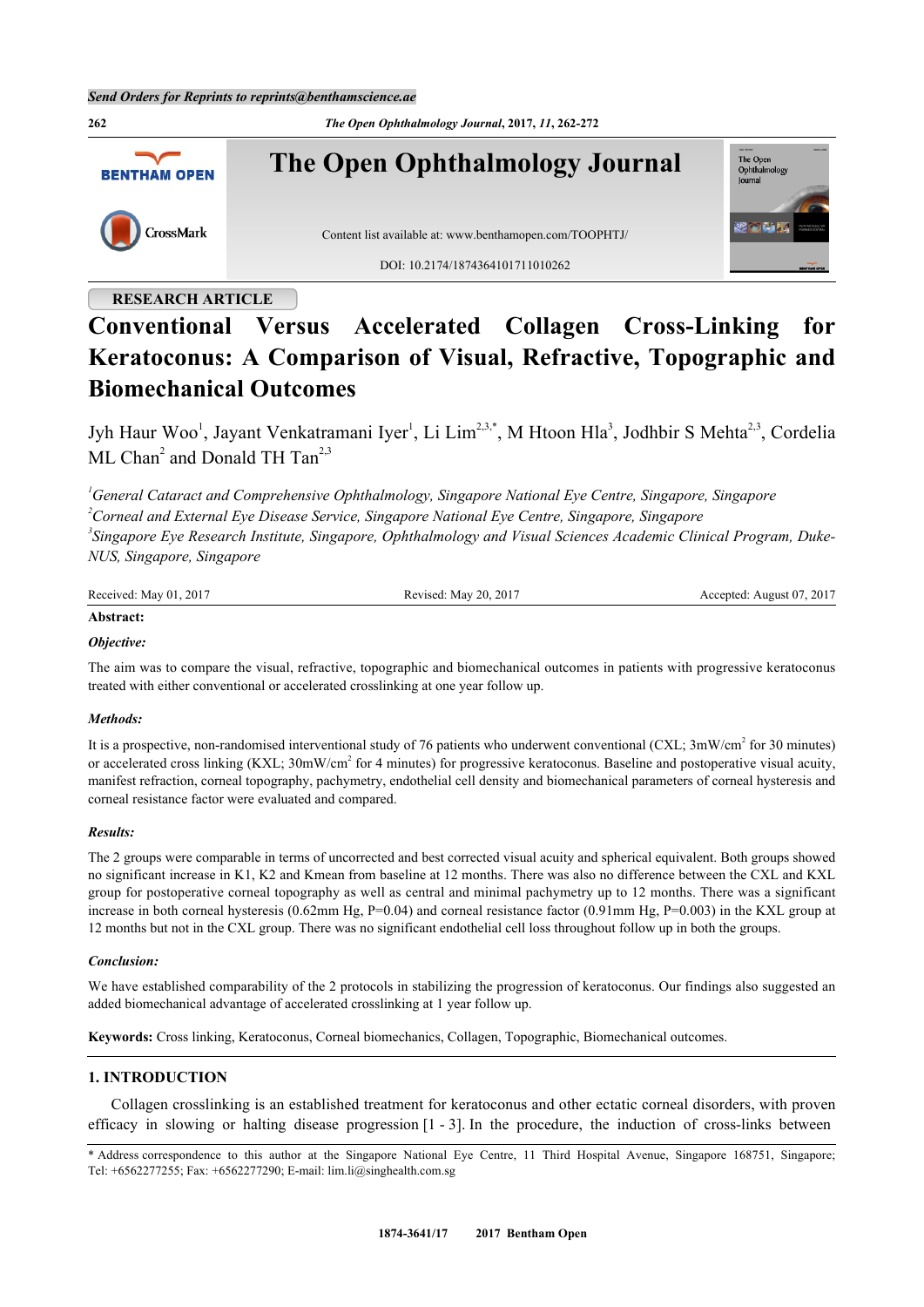intrastromal collagen fibrils by photosensitizer riboflavin and ultraviolet A (UV-A) irradiation confers added corneal rigidity and strength, thereby stabilizing the ectatic process. Since the first report of crosslinking in the treatment of progressive keratoconus in 2003 [\[4](#page-8-2)], there has been extensive research on expanded indications and various modifications of the procedure evolved from the original "Dresden protocol" for conventional crosslinking, including accelerated protocols with increased irradiance over shorter duration, treatment through an intact epithelium ("epi-on"), as well as combination therapy with intracorneal ring segments and refractive surgery across different crosslinking platforms [[2,](#page-8-3) [5\]](#page-8-4).

Of interest, accelerated or high-fluence protocols present a promising alternative to the time-consuming conventional crosslinking. The potential advantages include reduced exposure time, better patient compliance and lower infection risk. According to Bunsen-Roscoe's law of reciprocity, an increased intensity of UV-A irradiation coupled with reduced exposure time theoretically delivers a total energy dose to the tissue equivalent to that in conventional treatment, with similar biological effect [[6,](#page-8-5) [7](#page-8-6)]. *Ex-vivo* experiments on porcine corneas have yielded similar outcomes on biomechanical properties with high energy and short irradiation time settings compared to standard protocol [[6\]](#page-8-5). However, others have reported reduced treatment efficiency, postulated to be a result of intrastromal oxygen diffusion capacity and increased oxygen consumption associated with higher irradiances[[7\]](#page-8-6), and limited biomechanical strengthening beyond irradiance of 50 mW/cm<sup>2</sup> and exposure time of less than 2 minutes [[8](#page-9-0)] in animal tissue. There has been no significant difference in corneal stiffness between human eyes crosslinked with high and low intensity protocols *ex-vivo* [[9](#page-9-1)]. Several clinical studies have suggested that the effectiveness of accelerated crosslinking is comparable to conventional treatment with similar safety profiles [[10](#page-9-2) - [19\]](#page-9-3). However, the lack of a uniform protocol and differing research methodologies have made comparisons between these studies difficult and more evidence is needed to confirm the efficacy of accelerated crosslinking in spite of its purported advantages over standard protocol.

This paper aims to compare the visual, refractive, topographic and biomechanical outcomes in patients with progressive keratoconus who were treated with either conventional or accelerated crosslinking.

#### **2. MATERIALS AND METHODS**

Two prospective interventional studies of patients who underwent conventional and accelerated cross linking for progressive keratoconus were conducted consecutively in Singapore National Eye Centre, Singapore from 2008 to 2015. The studies were approved by the SingHealth Centralised Institutional Review Board (CIRB) and adhered to the tenets of the Declaration of Helsinki. Informed consent was obtained from all the participants.

The studies were registered with ClinicalTrials.gov: NCT 01123057, NCT02638376.

An initial detailed screening of all potential study subjects was first performed to determine suitability for crosslinking. Seventy six patients with 76 eyes, who were at least 18 years of age with documented progressive keratoconus based on topographic (increase of 1.0D or more in the steepest keratometry), pachymetric (reduction in minimal corneal thickness of 5% or more), visual acuity and refractive changes (increase in cylinder of more than 1.00D or spherical equivalent of more than 0.50D) over at least 6 months, were included in the studies. Eyes with corneal pachymetry of less than 400 $\mu$ m at the thinnest point, endothelial cell density of less than 2000 cells/cm<sup>2</sup>, corneal scarring, nystagmus or any motility disorders which prevented a steady gaze during examination and imaging, and other significant ocular disease were excluded. Patients who have a history of autoimmune disorders or were pregnant or breastfeeding at the time of recruitment were also excluded. All patients would have discontinued their rigid gas permeable (RGP) contact lens wear for at least 3 days before the screening visit.

All subjects underwent a complete ophthalmic examination which included uncorrected (UCVA) and best corrected visual acuity (BCVA) based on the logMAR chart, manifest refraction, slit lamp and dilated fundoscopy. Corneal topography was performed using the Pentacam conventional Scheimpflug system (Oculus Optikgerate GmbH, Munchholzhauser str.29, 35582 Wetlar, Germany). The values representing the flat, steep and mean keratometry (K1, K2 and Kmean) were recorded. The central and minimal pachymetric measurements were also derived from the Pentacam system. The endothelial cell density (ECD) was assessed using a non-contact specular microscope, Konan Noncon Robo SP8000 (Konan Medical, Hyogo, Japan). The biomechanical parameters of corneal hysteresis and corneal resistance factor were measured using a dynamic bidirectional applanation device (Ocular Response Analyzer, Reichert Ophthalmic Instruments, Depew, NY, USA). These investigations were performed at baseline and on follow up.

All crosslinking procedures were performed by three surgeons (LL, JM, CC) under topical anaesthesia and sterile conditions in the operating theatre. In conventional crosslinking (CXL), corneal pachymetry was first performed before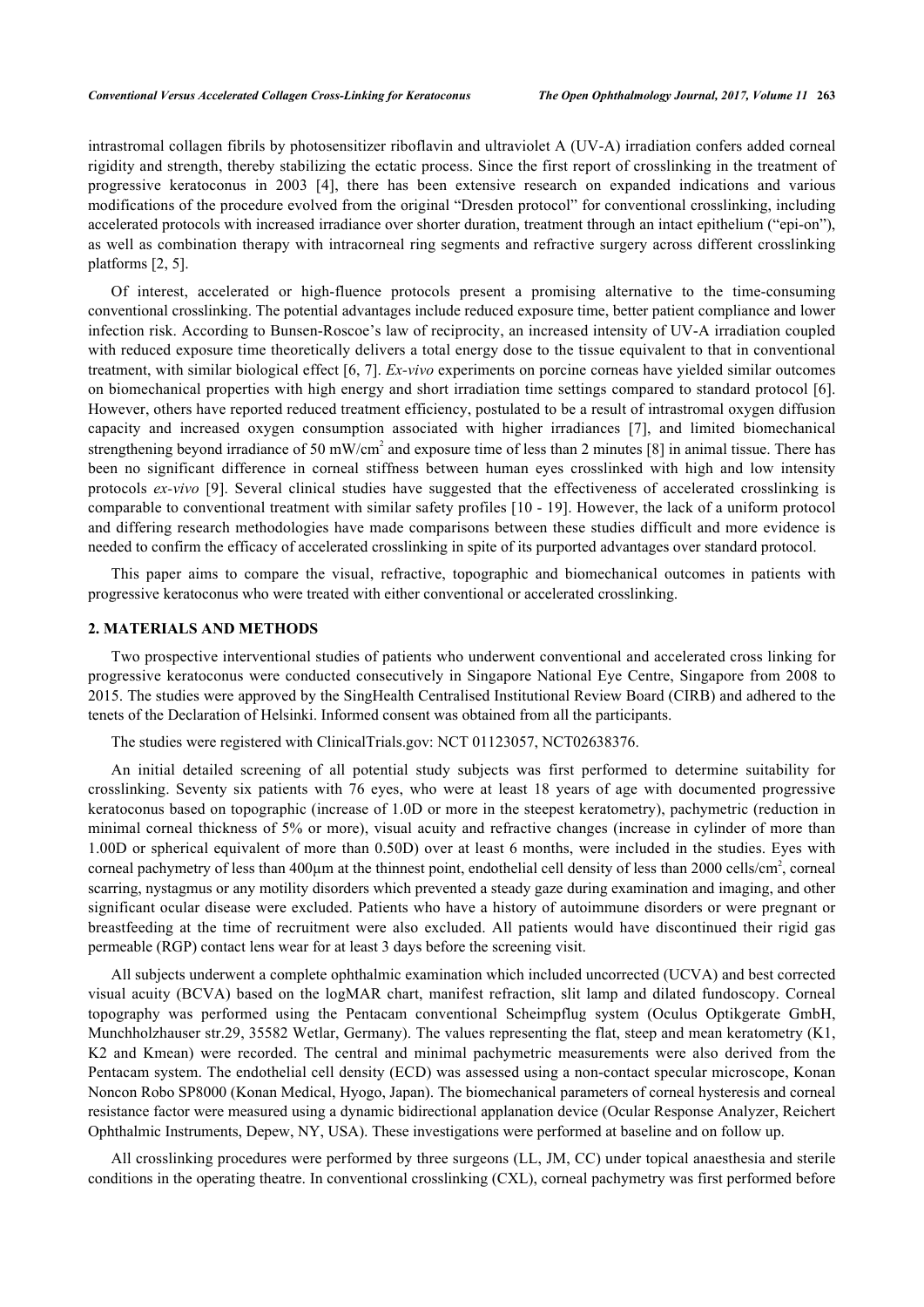the procedure. The corneal epithelium was then partially removed from a 9.0 mm treatment zone using a smooth spatula. One drop of isotonic riboflavin 0.1% with dextran 20% solution (MedioCROSS D, Medio-Haus-Medizinprodukte GmbH, Kiel, Germany) were instilled every 2 minutes for 30 minutes (15 drops). Thereafter, the corneal thickness measurement was repeated and if less than 400µm, 2 drops of hypotonic riboflavin 0.1% solution (MedioCROSS H, Medio-Haus-Medizinprodukte GmbH, Kiel, Germany) was instilled every 10 to 15 seconds until the corneal thickness was at least 400 µm. The patient's eye was then positioned under the UV illumination device (UV-X, Peschke Meditrade GmbH, Huenenberg, Switzerland), taking care to ensure that the beam diameter was within the treatment zone avoiding the limbal area and a 5cm distance between beam aperture and eye. The riboflavin solution was then instilled every 2 minutes during the illumination process at an irradiance of  $3 \text{mW/cm}^2$  for 30 minutes (total energy: 5.4J/cm<sup>2</sup>). In accelerated crosslinking (KXL), 1 drop of dextran-free riboflavin 0.1% solution (VibeX Rapid, Avedro, Inc., Waltham, Massachusetts, MA, USA) was instilled every 2 minutes for 10 minutes after epithelial removal. The eye was then rinsed thoroughly with balanced salt solution and aligned under the UV illumination system (KXL, Avedro, Inc., Waltham, Massachusetts, MA, USA), following which irradiation was conducted at 30 mW/cm<sup>2</sup> continuously for 4 minutes (total energy: 7.2J/cm<sup>2</sup>). Key differences between the 2 protocols have been summarised in Table [1](#page-2-0). For both protocols, a bandage contact lens was applied post-procedure and the patients were started on topical antibiotics (moxifloxacin hydrochloride 0.5%) and steroids (prednisolone acetate 0.12%), which were tapered at 1 month after complete epithelial healing. All patients were reviewed at 1 day, 1 week, 1 month, 3 months, 6 months and 12 months after the procedure.

| <b>Conventional Crosslinking</b>                                             | Protocol                                          | <b>Accelerated Crosslinking</b>                                                               |
|------------------------------------------------------------------------------|---------------------------------------------------|-----------------------------------------------------------------------------------------------|
| <b>Yes</b>                                                                   | Removal of epithelium                             | <b>Yes</b>                                                                                    |
| Isotonic riboflavin 0.1% with dextran 20% solution                           | <b>Riboflavin solution</b>                        | Dextran-free riboflavin 0.1% solution                                                         |
| Every 2 mins for 30mins                                                      | <b>Duration of soak</b><br>Every 2mins for 10mins |                                                                                               |
| UV-X, Peschke Meditrade GmbH, Huenenberg, Switzerland UV illumination device |                                                   | KXL, Avedro, Inc., Waltham, Massachusetts, MA, USA                                            |
| $3 \text{mW/cm}^2$ for 30 minutes (total energy: 5.4J/cm <sup>2</sup> ).     | <b>Illumination protocol</b>                      | 30 mW/cm <sup>2</sup> continuously for 4 minutes (total energy:<br>$7.2$ J/cm <sup>2</sup> ). |

<span id="page-2-0"></span>**Table 1. Conventional and accelerated crosslinking protocols.**

All statistical analyses were conducted using the Statistical Package for the Social Sciences V.17.0 (SPSS Inc, Chicago, Illinois, USA). Two samples independent T-test and paired T-tests were performed for normally distributed variables, and nonparametric tests were used if variables are not normally distributed. A probability of less than 5% (p<0.05) was considered statistically significant.

### **3. RESULTS**

#### **3.1. Baseline Characteristics (Table [2](#page-2-1))**

<span id="page-2-1"></span>**Table 2. Comparison of baseline characteristics in CXL and KXL group.**

|                                                   | $CL (N=29)$        | $KXL(N=47)$         | P value |
|---------------------------------------------------|--------------------|---------------------|---------|
| Age (years)                                       | $29 + -7$          | $28 + -7$           | 0.452   |
| Sex (Male: Female)                                | 21:8               | 37:10               | 0.530   |
| Follow up (months)                                | $13.10 + - 3.30$   | $12.20 + - 2.70$    | 0.191   |
| <b>UCVA</b>                                       | $0.86 + -0.40$     | $0.80 + -0.30$      | 0.400   |
| <b>BCVA</b>                                       | $0.37 + -0.30$     | $0.40 + -0.20$      | 0.703   |
| Spherical equivalent (D)                          | $-4.72 + -3.60$    | $-4.30 + -3.00$     | 0.591   |
| Cylinder (D)                                      | $-4.94 + -3.40$    | $-5.50 + -2.10$     | 0.434   |
| K1(D)                                             | $47.68 + - 4.30$   | $47.40 + - 5.00$    | 0.808   |
| K2(D)                                             | $52.29 + - 5.40$   | $52.15 + (-5.30)$   | 0.915   |
| Kmean $(D)$                                       | $49.82 + - 4.50$   | $49.78 + - 5.00$    | 0.969   |
| Central corneal thickness $(\mu m)$               | $491.52 + - 46.30$ | $492.64 + (-31.20)$ | 0.909   |
| Minimal corneal thickness (µm)                    | $460.10 + - 44.90$ | $467.78 + -31.00$   | 0.425   |
| Corneal hysteresis (mm Hg)                        | $7.82 + - 1.50$    | $8.23 + - 1.60$     | 0.273   |
| Corneal resistance factor (mm Hg)                 | $6.38 + - 1.40$    | $6.28 + -1.70$      | 0.790   |
| Endothelial cell density (Cells/mm <sup>2</sup> ) | $2860 + 368$       | $3146 + - 544$      | 0.017   |

Abbreviations and units: UCVA, uncorrected visual acuity; BCVA, best corrected visual acuity; D, Diopter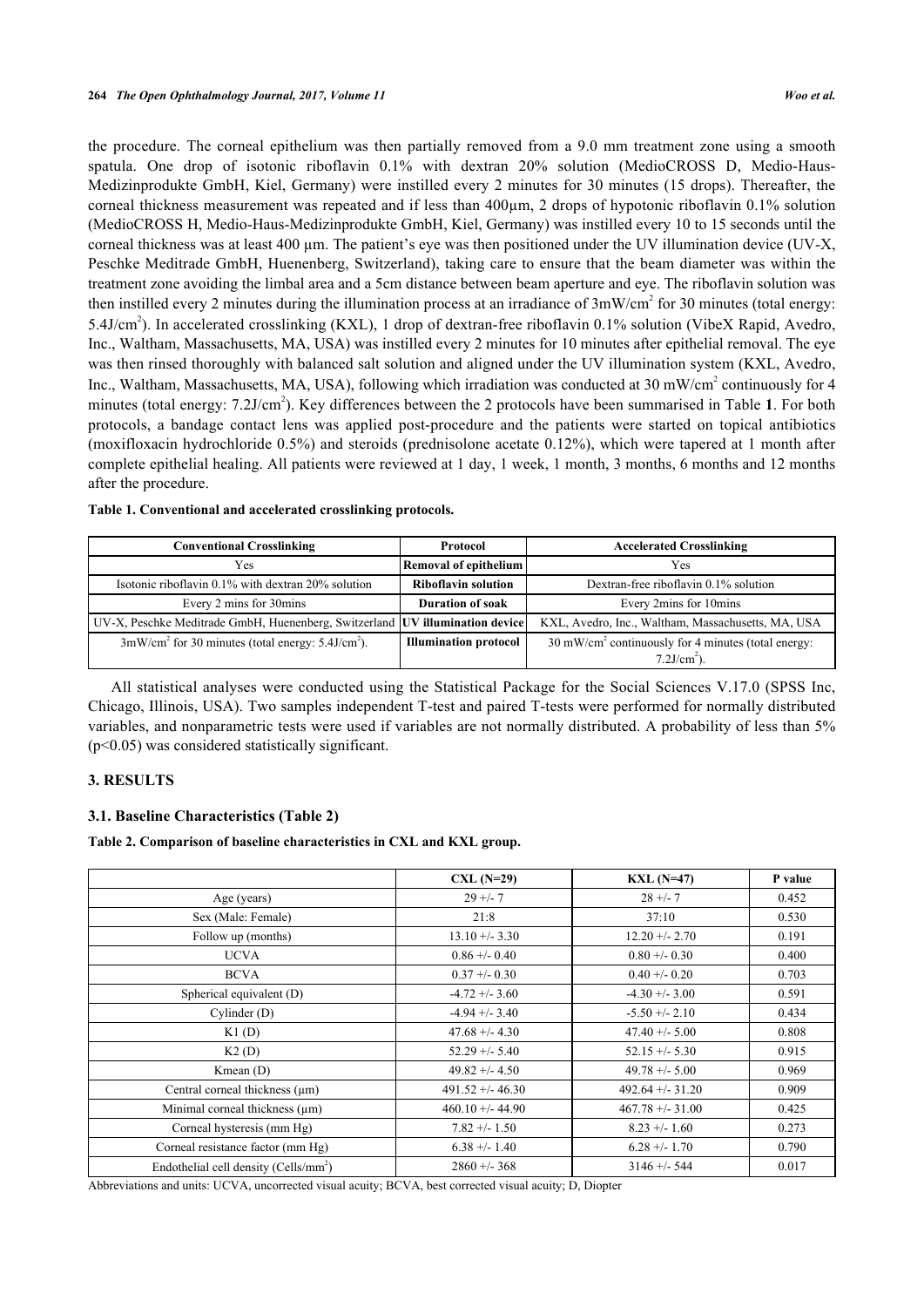We included 76 eyes from 76 patients in the studies, of which 29 eyes underwent conventional crosslinking while 47 eyes underwent accelerated crosslinking. The mean age  $(+/- SD)$  of the patients was 29.16  $+/- 7.3$  years and 27.88 +/- 7.1 years in the CXL and KXL group respectively. The majority of patients in each group were male, with 37 patients (78.7%) in the KXL group and 21 patients (72.4%) in the CXL group. The patients were also predominantly Chinese (CXL, N=17, 58.6%; KXL, N=31, 66.0%). The mean follow up period was 13.1 months in the CXL group and 12.2 months in the KXL group. There was no statistical difference between the 2 groups in terms of demographics, preoperative visual acuity, refraction, topography, pachymetry and biomechanical parameters. However, the KXL group had significantly higher preoperative endothelial cell density than the CXL group.

### **3.2. Visual Acuity and Refractive Outcomes**

In the CXL group, there was significant improvement in the UCVA from baseline of 0.13 ( $P = 0.003$ ) and 0.11 (P=0.017) at 3 months and 6 months respectively. For BCVA, the subjects in the CXL group showed significant improvement from baseline of 0.11 (P=0.037) at 12 months. In the KXL group, there was no statistically significant change in UCVA throughout follow-up, with improvement in BCVA seen at  $6(0.06, P=0.006)$  and 12 months  $(0.08, P=0.006)$ P=0.004). There was no statistically significant difference in the change in both uncorrected and best corrected LogMAR visual acuity from baseline between the 2 groups throughout follow up, except for UCVA at 3 months (CXL:  $-0.13$ ; KXL:  $-0.01$ ; P = 0.01).

In terms of refractive outcomes, within the CXL group, there was no change in spherical equivalent (SE) throughout follow up but in the KXL group, the subjects had a significantly more myopic SE compared to baseline at 1 month (-0.72D, P=0.046) and 3 months (-0.65D, P=0.019) only (Table **[3](#page-3-0)**). There was no significant change in SE from baseline at 12 months in the KXL group. There was no significant difference in the change in spherical equivalent between the 2 groups up to 12 months, except for the measurement at 1 month (CXL: 1.01D; KXL:-0.72D;  $P = 0.008$ ).

|                                 | <b>Baseline</b> | 1 Month | 3 Months | <b>6 Months</b>                                                                                                                | 12 Months                                                                                                                           |
|---------------------------------|-----------------|---------|----------|--------------------------------------------------------------------------------------------------------------------------------|-------------------------------------------------------------------------------------------------------------------------------------|
| <b>Spherical Equivalent (D)</b> |                 |         |          |                                                                                                                                |                                                                                                                                     |
| <b>CXL</b>                      |                 |         |          | $-4.72 + (-3.6) -3.71 + (-3.6)$ $(P=0.091) - 4.06 + (-4.5)$ $(P=0.434) -3.93 + (-4.03)$ $(P=0.165) -3.82 + (-4.4)$ $(P=0.247)$ |                                                                                                                                     |
| KXL                             |                 |         |          |                                                                                                                                | $-4.30 + (-3.1) -5.25 + (-4.0)$ $(P=0.046)$ $-5.08 + (-4.6)$ $(P=0.019)$ $-4.79 + (-3.7)$ $(P=0.379)$ $-5.11 + (-4.07)$ $(P=0.131)$ |
| Cylinder (D)                    |                 |         |          |                                                                                                                                |                                                                                                                                     |
| <b>CXL</b>                      |                 |         |          |                                                                                                                                | $-4.94 + (-3.4) -3.93 + (-2.7 (P=0.048)) - 4.14 + (-3.1 (P=0.129)) - 4.27 + (-2.8 (P=0.544)) - 4.21 + (-3.5 (P=0.490))$             |
| KXL                             |                 |         |          |                                                                                                                                | $-5.5$ +/- 2.1 $-5.7$ +/- 2.1 $(P=0.013)$ $-5.77$ +/- 2.1 $(P=0.009)$ $-5.73$ +/- 2.1 $(P=0.026)$ $-5.82$ +/- 2.15 $(P=0.002)$      |
| $\mathbf{A}$                    |                 |         |          |                                                                                                                                |                                                                                                                                     |

#### <span id="page-3-0"></span>**Table 3. Refractive changes before and after CXL and KXL.**

Abbreviations and units: D, Diopter

In the KXL group, there was a statistically significant deterioration in cylinder error from baseline at 1 month (-0.46D, P=0.013), 3 months (-0.46D, P=0.009), 6 months (-0.41D, P=0.026) and 12 months (-0.55D, P=0.002). (Table **[3](#page-3-0)**) Subjects in the CXL group had an improvement in cylinder correction at 1 month (1.01D, P=0.048) only. The KXL group also had a significant worsening in cylinder error at 1 month (CXL: 1.01D; KXL:  $-0.46D$ ;  $P = 0.008$ ) and 3 months (CXL: 0.80D; KXL: -0.46D; P = 0.025) compared to the CXL group, but this trend was not observed at subsequent follow ups at 6 and 12 months.

#### **3.3. Topographic Outcomes**

There was no significant increase for K1, K2 and K mean compared to preoperative measurements at 12 months for both CXL (Fig. **[1](#page-4-0)**) and KXL (Fig. **[2](#page-4-1)**). Similarly, there was no difference between the CXL and KXL group for the change in postoperative K1 (CXL:-0.39D; KXL: -0.13D; P=0.352), K2 (CXL: -0.13D; KXL:-0.21D; P=0.829) and Kmean (CXL:-0.13D; KXL: -0.17D; P=0.626) values at 12 months.

#### **3.4. Pachymetric Outcomes**

Within the CXL group, there was a significant reduction in central corneal thickness from baseline measurements at 1 month (-8.10 µm, P=0.016), and a significant reduction in minimal corneal thickness was seen at 1 month (-8.97 µm,  $P=0.041$ ) and 3 months (-9.34 µm, P=0.043). There was no significant change in both measurements from baseline at 12 months. For the KXL group, both the central and minimal corneal thickness measurements were reduced at 1 month (central,  $-8.03 \mu$ m, P=0.044; minimal,  $-12.08 \mu$ m, P=0.005), reaching a maximum at 3 months (central,  $-19.56 \mu$ m,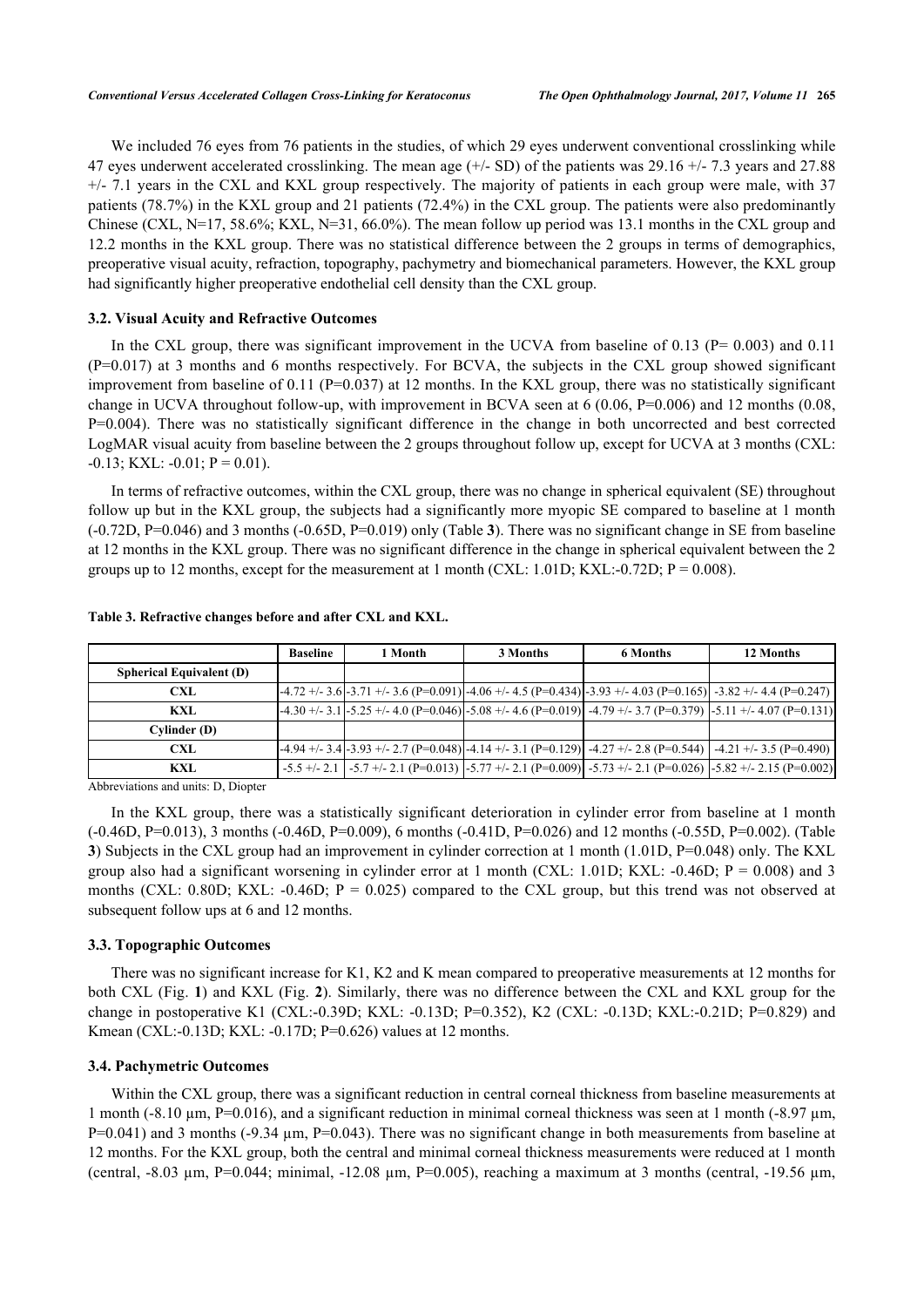<span id="page-4-0"></span>P<0.001; minimal, -21.00 µm, P<0.001) before recovering at 6 months (central, -8.56 µm, P=0.015; minimal -7.97 µm, P=0.026). However, at the 12-month follow up, there was no statistically significant difference in both measurements from baseline.



Abbreviations and Units: K1, flat keratometry; K2, steep keratometry; Kmean, mean keratometry; D, Diopter.

<span id="page-4-1"></span>Fig. (1). Figure showing K1, K2 and Kmean with time in the CXL group.



Abbreviations and Units: K1, flat keratometry; K2, steep keratometry; Kmean, mean keratometry; D, Diopter.

Fig. (2). Figure showing K1, K2 and Kmean with time in the KXL group.

There was no significant difference in the change in central and minimal corneal thickness with time between the 2 groups, with the exception being the central corneal thickness measurement at 3 months, in which the KXL group showed a greater reduction than the CXL group (CXL:  $-7.28 \mu m$ ; KXL $-19.56 \mu m$ ; P=0.042).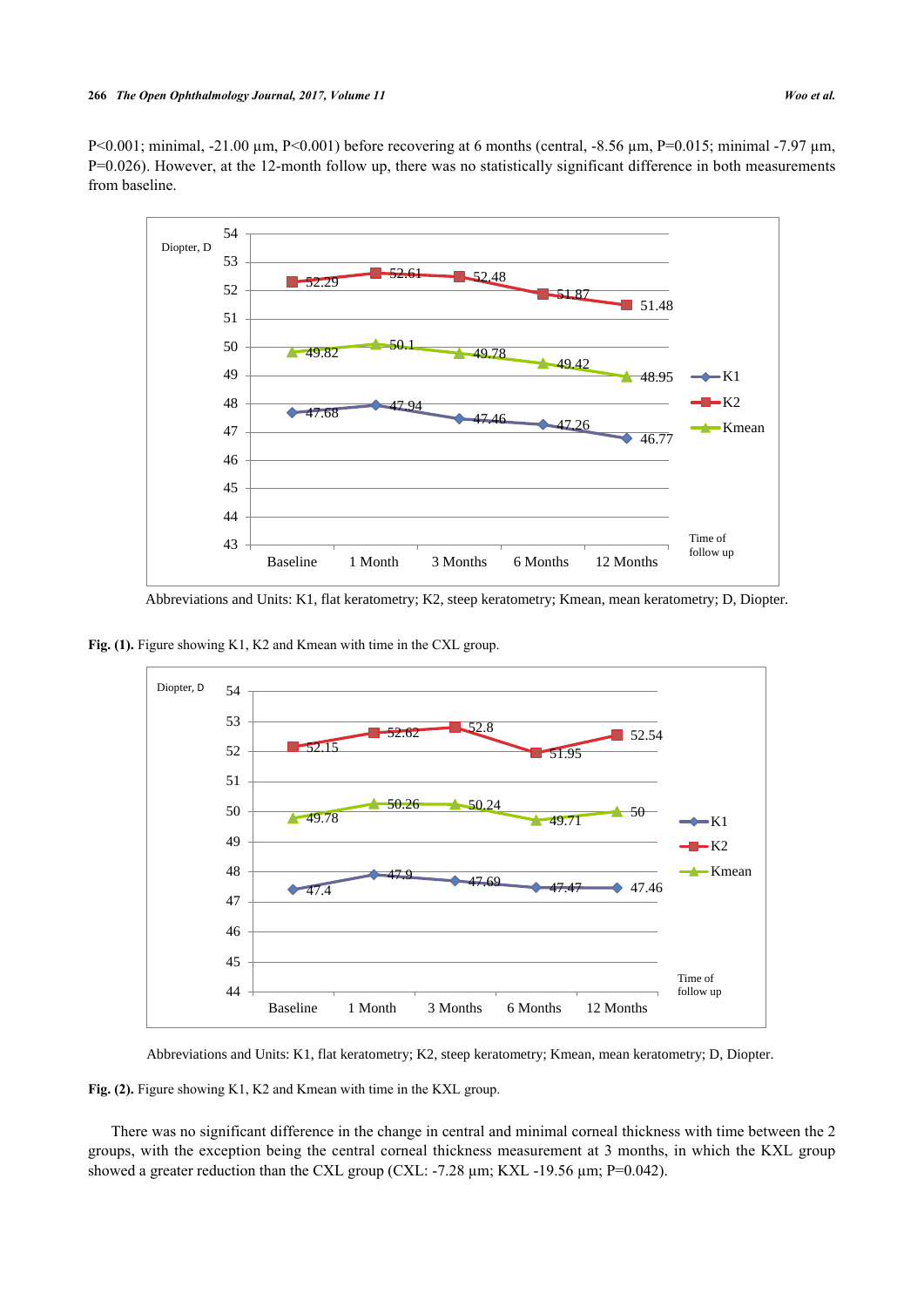

<span id="page-5-0"></span>**3.5. Biomechanical Outcomes (Figs [3](#page-5-0) and [4](#page-5-1))**

Abbreviation: CH, corneal hysteresis; P values shown for statistically significant difference between time points.

<span id="page-5-1"></span>**Fig. (3).** Comparison of corneal hysteresis with time between the CXL and KXL group.



Abbreviation: CRF, corneal resistance factor; P values shown for statistically significant difference between time points.

**Fig. (4).** Comparison of corneal resistance factor with time between the CXL and KXL group.

We found a significant improvement in corneal hysteresis from baseline (0.62 mm Hg, P=0.04) in the KXL group at 12 months. In the KXL group, the corneal hysteresis increased from 8.23 mmHg to 8.81 mmHg at 12 months (P=0.04). In the CXL group, the corneal hysteresis changed from 7.82 mmHg at baseline to 7.7 at 12 months. However, this difference of 0.12 mmHg was not statistically significant ( $P = 0.621$ ).

There was a statistically significant increase from baseline measurement of corneal resistance factor for those within the KXL group at 1 month (0.61 mm Hg, P=0.034), 6 months (0.78 mm Hg, P=0.013) and 12 months (0.91 mm Hg, P=0.003). For the CXL group, there was no significant change in the corneal resistance factor between baseline and up to 12 months.

#### **3.6. Endothelial Cell Density**

There was no statistically significant reduction in endothelial cell density for both the CXL and KXL groups at all time points throughout follow up. In the CXL group, the baseline ECD was 2860 cells/mm<sup>2</sup> while that at 12 months was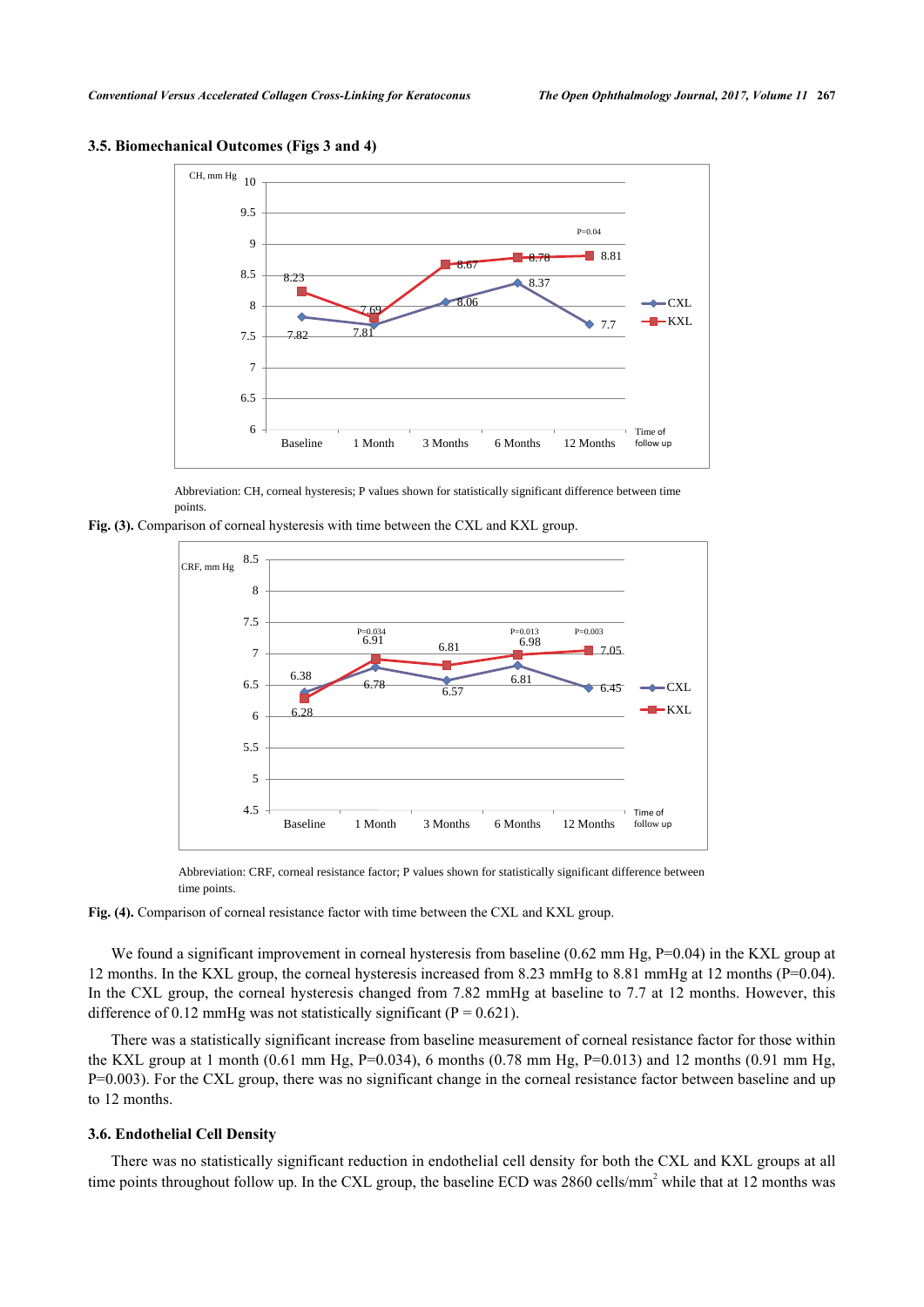3002 cells/mm<sup>2</sup> (P=0.05). Similarly, in the KXL group, the preoperative ECD was 3146 cells/mm<sup>2</sup> while that at 12 months was 2912 cells/mm<sup>2</sup> (P= $0.06$ )

## **3.7. Complications**

Two patients in the CXL group developed late onset deep stromal scarring and this has been published elsewhere [\[20](#page-9-4)]. Notably, the stromal scar formation occurred away from the visual axis and did not affect the final best corrected visual acuity in both cases. There were no long term complications in the KXL group.

## **4. DISCUSSION**

To date, there is no consensus on the safety and efficacy of accelerated high fluence collagen crosslinking compared to conventional protocol. While some studies have reported similar results in terms of visual acuity, refractive and topographic outcomes, a few have found the effect of accelerated crosslinking on disease stabilization to be limited. (Table **[4](#page-6-0)**) Notably, current evidence is based mostly on studies with small sample sizes, which may be underpowered to detect significant differences. Differing irradiance used for accelerated crosslinking protocols (ranging from 7 to 30 mW/cm<sup>2</sup>), ultraviolet radiation systems, postoperative regimens and follow-up duration further confound any meaningful comparison between studies.

<span id="page-6-0"></span>

|  |  | Table 4. Review of studies comparing conventional and accelerated crosslinking. |  |
|--|--|---------------------------------------------------------------------------------|--|
|  |  |                                                                                 |  |

| <b>Study</b>               | <b>Study design</b>                                     | Conventional<br>crosslinking |                                              | <b>Accelerated</b><br>crosslinking |                                                | <b>Follow</b><br>up | <b>Findings</b>                                                                                                                                          |
|----------------------------|---------------------------------------------------------|------------------------------|----------------------------------------------|------------------------------------|------------------------------------------------|---------------------|----------------------------------------------------------------------------------------------------------------------------------------------------------|
|                            |                                                         | N                            | Protocol/<br>platform                        | NI                                 | Protocol/platform                              | (months)            |                                                                                                                                                          |
| Kanellopoulos,<br>2012     | Prospective<br>randomized<br>comparative case<br>series | 21                           | $3mW/cm2$ for 30<br>mins                     | $\overline{21}$                    | $7mW/cm2$ for 15<br>mins                       | 46                  | Comparable changes in visual acuity,<br>refraction, reduction in steepest K, no<br>progression in both groups                                            |
| Cinar et al. 2014          | Prospective<br>comparative case<br>series               | 13                           | $3mW/cm2$ for 30<br>mins                     | 13                                 | $9mW/cm2$ for 10<br>mins                       | 6                   | Comparable visual and refractive results,<br>decrease in Km and Kmax in both groups                                                                      |
| Brittingham et al.<br>2014 | Retrospective case<br>series                            | 81                           | $3mW/cm2$ for 30<br>mins<br><b>UV-X1000</b>  | 50                                 | $9mW/cm2$ for 10<br>mins<br><b>UV-X 2000</b>   | 12                  | Increased steepening of anterior cornea in<br>accelerated $(+0.72D)$ compared to<br>conventional group (-0.76D)                                          |
| Ng et al. 2015             | Retrospective<br>comparative case<br>series             | 14                           | $3mW/cm2$ for 30<br>mins<br><b>UV-X 1000</b> | 12                                 | $9mW/cm2$ for 10<br>mins<br><b>UV-X 2000</b>   | 12                  | Greater reduction in Kmax and Kmean in<br>conventional group compared to<br>accelerated group                                                            |
| Hashemi et al.<br>2015     | Prospective<br>randomized<br>comparative case<br>series | 31                           | $3mW/cm2$ for 30<br>mins<br>$UV-X$           | 31                                 | $18mW/cm2$ for 5<br>mins<br>$UV-X$             | 6                   | Comparable visual acuity, refractive,<br>keratometric and biomechanical outcomes                                                                         |
| Chow et al. 2015           | Prospective<br>comparative case<br>series               | 19                           | $3mW/cm2$ for 30<br>mins<br>$UV-X$           | 19                                 | $18mW/cm2$ for 5<br>mins<br><b>CCL-VARIO</b>   | 12                  | Comparable visual acuity and refractive<br>outcomes. More topographic flattening in<br>the conventional group compared to<br>accelerated group           |
| Hashemian et al.<br>2014   | Prospective<br>randomized controlled<br>trial           | 153                          | $3mW/cm2$ for 30<br>mins<br><b>CCL-VARIO</b> | 77                                 | $30mW/cm2$ for 3<br>mins<br><b>CCL-VARIO</b>   | 15                  | Comparable changes in visual acuity,<br>refraction, endothelial cell density, Kmax,<br>anterior stromal keratocyte density and<br>subbasal nerve density |
| Sherif, 2014               | Prospective<br>randomized<br>comparative study          | 11                           | $3mW/cm2$ for 30<br>mins<br>$UV-X$           | 14                                 | $30mW/cm2$ for 4<br>mins and 20s<br>Avedro KXL | 12                  | Comparable reduction in Kmax, changes<br>in corneal hysteresis, corneal resistance<br>factor and central corneal thickness                               |
| Tomita et al. 2014         | Prospective<br>comparative study                        | 18                           | $3mW/cm2$ for 30<br>mins<br><b>CCL VARIO</b> | 30                                 | $30mW/cm2$ for 3<br>mins<br>Avedro KXL         | 12                  | Comparable changes in visual acuity,<br>refractive, keratometric readings,<br>biomechanical responses between the 2<br>groups                            |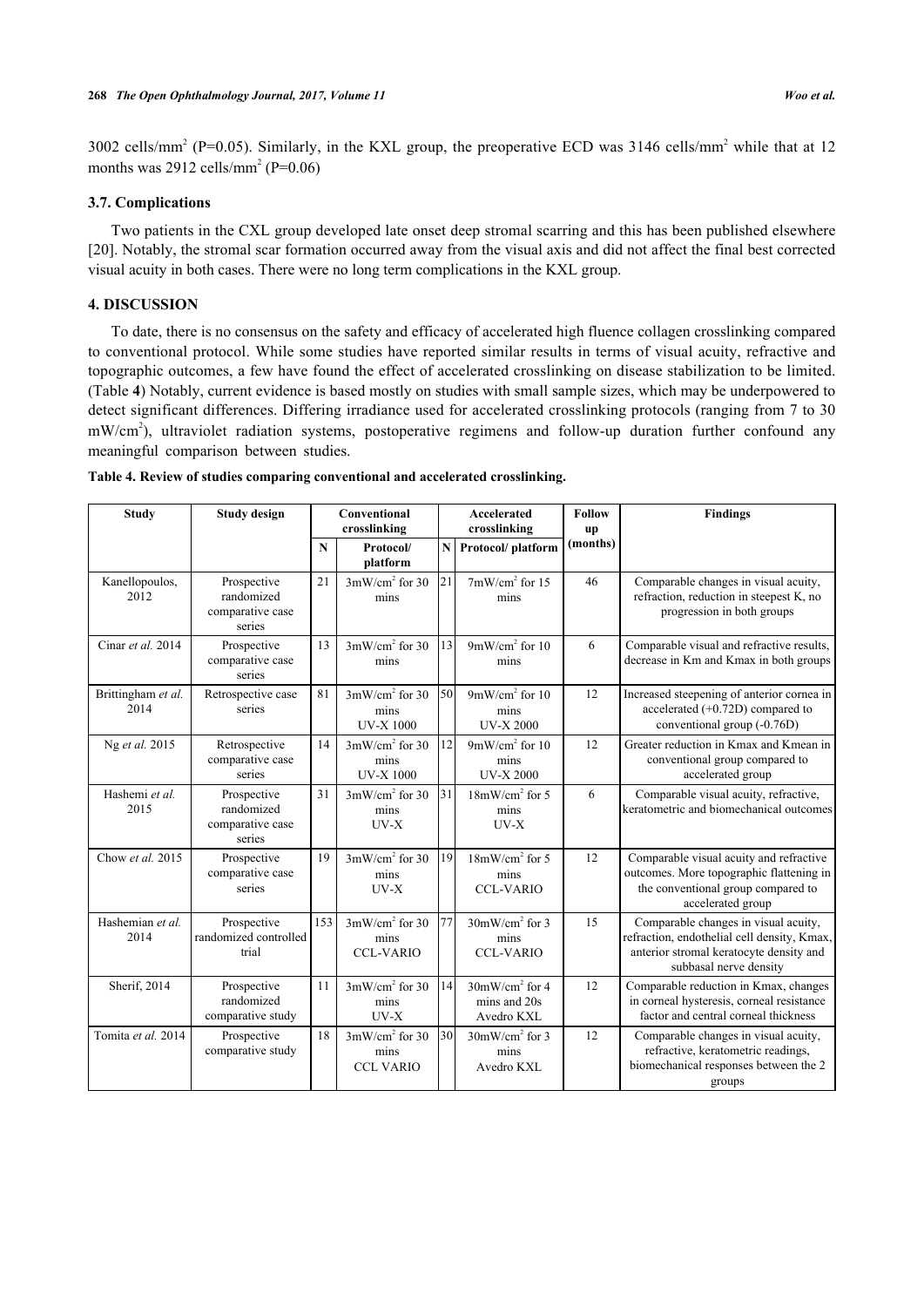*(Table 4) contd.....*

| <b>Study</b>       | <b>Study design</b>                               | Conventional<br>crosslinking |                                        | Accelerated<br>crosslinking |                                                                                                                  | <b>Follow</b><br>up | <b>Findings</b>                                                                                                                                                                                                        |
|--------------------|---------------------------------------------------|------------------------------|----------------------------------------|-----------------------------|------------------------------------------------------------------------------------------------------------------|---------------------|------------------------------------------------------------------------------------------------------------------------------------------------------------------------------------------------------------------------|
|                    |                                                   | N                            | Protocol/<br>platform                  |                             | N Protocol/ platform                                                                                             | (months)            |                                                                                                                                                                                                                        |
| Shetty et al. 2015 | Prospective<br>randomized<br>interventional study | 36                           | $3mW/cm2$ for 30<br>mins<br>Avedro KXL | 36<br>33<br>33              | $9mW/cm2$ for 10<br>mins<br>$18mW/cm2$ for 5<br>mins<br>$30mW/cm2$ for 3<br>mins<br>Avedro KXL for all<br>groups | 12                  | Conventional group and accelerated<br>groups with irradiance of 9mW/cm2 and<br>$18mW/cm2$ showed better visual.<br>refractive and tomographic<br>improvements. Minimal stabilization of<br>disease in $30mW/cm2$ group |

In the present study, the CXL and KXL groups showed improvement in BCVA of 0.11 and 0.08 LogMAR units respectively at 12 months compared to baseline. Shetty *et al*. in a prospective randomized interventional study of 138 eyes with keratoconus which underwent crosslinking at radiance of 3, 9, 18 or 30mW/cm<sup>2</sup>, found that while there was an improvement in the corrected distance visual acuity in all groups at 12 months, the change was not significant in the  $30 \text{mW/cm}^2$  group and the most improvement occurred in the  $18 \text{mW/cm}^2$  group [[12\]](#page-9-5). However, no such intergroup difference was found in our study. Various authors have reported a reduction in spherical equivalent and cylinder error in both accelerated and conventional crosslinking, but with no significant difference between the 2 groups [[10](#page-9-2), [17](#page-9-6), [18\]](#page-9-7). Our study showed no difference between the 2 groups at 12 months when the change in spherical equivalent value was considered. There was a significant deterioration in mean cylindrical error in the KXL group at all time points throughout the follow up period. However, for the CXL group, the improvement in cylindrical error was only significant at 1 month. (Table**3**) There was no difference between the 2 groups beyond 3 months.

We did not find any differences for K1, K2 and Kmean values after 1 year of follow up. Our results are similar to existing data in which there is generally no significant difference between accelerated and conventional protocols in terms of topographic change [[11,](#page-9-8) [13](#page-9-9), [15,](#page-9-10) [18\]](#page-9-7). Not all authors agree on that standard and high fluence protocols change corneal topography to the same extent. Shetty *et al*. noted that the flattening effect of crosslinking was reduced with higher irradiation and shorter treatment duration [[12\]](#page-9-5). A retrospective analysis of 131 eyes with progressive keratoconus by Brittingham *et al*. [\[16](#page-9-11)] even showed a negative effect on topographic outcome at 1 year, with the mean change of -0.76D with standard protocol versus +0.72D in the accelerated group.

Two studies have observed that both central and minimal corneal thickness measurements were reduced to a lesser extent in accelerated high-fluence crosslinking compared to conventional protocol [\[12](#page-9-5), [18\]](#page-9-7). However, we did not find any difference between the CXL and KXL group in terms of change in central or minimal corneal thickness, which were reduced at 1 month before recovering to near preoperative levels at 12 months. Interestingly, the values for both central and minimal corneal thickness were lowest at 3 months for the KXL group while the cornea was thinnest between 1 and 3 months for the CXL group. Jordan *et al*. in prospective *in vivo* confocal microscopy study of corneal microstructural changes after crosslinking for keratoconus, showed the complete absence of stromal keratocyte nuclei in 86% of corneas at 1 month, while anterior stromal edema with hyper-reflective cytoplasm and extracellular lacunae in a honeycomb-like appearance may persist at 3 months postoperatively [[21,](#page-9-12) [22\]](#page-9-13). These anterior stromal changes were also more pronounced in accelerated crosslinking compared to conventional crosslinking [[23](#page-9-14)]. The reduction in corneal thickness between 1 and 3 months may be a result of progressive re-epithelization and compaction of stromal lamellae after crosslinking. There is also evidence that pachymetry with Scheimpflug imaging system may underestimate corneal thickness in the early postoperative period due to stromal haze and changes in reflectivity [[24\]](#page-9-15).

We have demonstrated a positive change in both corneal hysteresis and corneal resistance factor, as measured by the ocular response analyzer, associated with accelerated crosslinking up to 12 months after the procedure (Figs. **[3](#page-5-0)** and **[4](#page-5-1)**). This is in contrast to the findings of previous studies on biomechanical properties of the cornea after crosslinking, which reported no change in corneal hysteresis and corneal resistance factor [[25](#page-9-16) - [28\]](#page-10-0) To the best of our knowledge, this has not been reported before. Various *in vitro* animal studies [[27,](#page-10-1) [29](#page-10-2)] and *ex vivo* trials on human eyes [[30,](#page-10-3) [33](#page-10-4)] have provided strong evidence of increased corneal rigidity and resistance to enzymatic digestion with crosslinking [\[34\]](#page-10-5). Comparative trials have not shown any difference in biomechanical parameters between conventional and high-fluence, short duration protocols[[13](#page-9-9), [15,](#page-9-10) [18](#page-9-7)]. An *ex vivo* human corneal study by Kanellopoulos *et al*. also found the biomechanical effect of CXL studied by resistance to enzymatic digestion in human corneas to be comparable between irradiances of 9, 18 and 30 mW/cm<sup>2</sup> [\[35](#page-10-6)]. However, before the current study, these effects have never been replicated in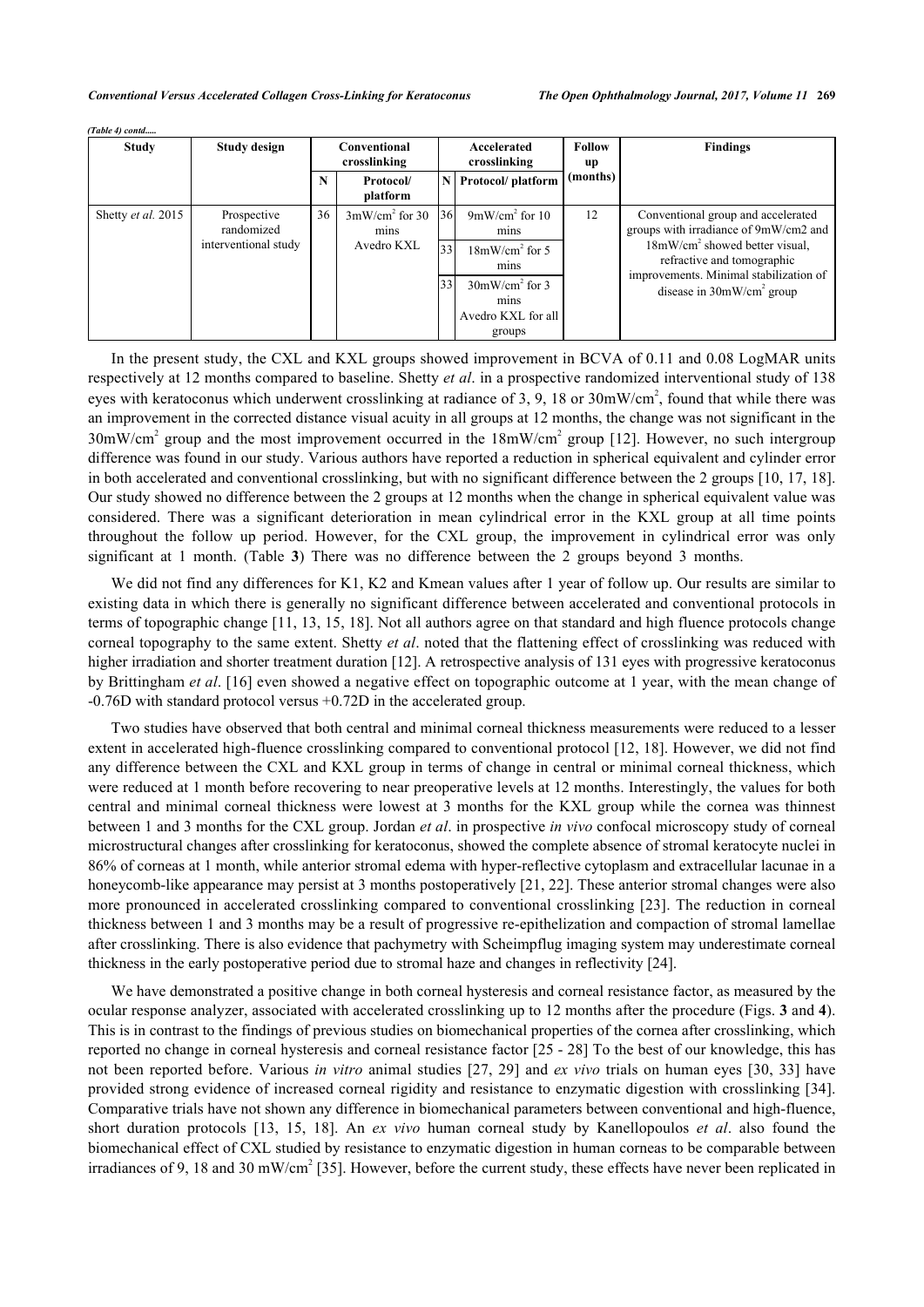clinical studies, likely due to the differences in quantification of corneal rigidity and the high variability in resistance to deformation in irregular keratoconic corneas [[27\]](#page-10-1). We postulate that the improved biomechanical effects demonstrated in accelerated crosslinking may be attributed to possible differences in UV radiation beam profile between the 2 protocols, though this has to be further validated.

This paper may be limited by a lack of sufficient statistical power due to small patient cohorts. There was also no randomization as the 2 groups of patients were treated consecutively. For practical purposes, some of our patients could only stop the use of their RGP contact lens 3 days from the day of evaluation and this may limit the reliability of the keratometric results. Our analysis was limited to the 1 year outcomes even though the CXL group had a longer posttreatment duration. Lastly, we did not have data with regards to the demarcation line which may further substantiate the comparison of treatment efficacy between the 2 protocols.

#### **CONCLUSION**

In conclusion, our study has strengthened the evidence on the efficacy and safety of accelerated high-fluence crosslinking compared to conventional crosslinking. Both protocols were effective in stabilizing the keratoconus at 1 year follow up. Our findings also suggested an added biomechanical advantage of accelerated crosslinking at 12 months. Larger prospective randomized controlled trials with longer follow up are necessary to confirm the long term safety and efficacy of accelerated crosslinking.

#### **ETHICS APPROVAL AND CONSENT TO PARTICIPATE**

Approved by the Singhealth Centralised Institutional Review Board (CIRB), Informed Consent was Obtained from all Participants.

### **HUMAN AND ANIMAL RIGHTS**

This is a Prospective Interventional Clinical Study.

#### **CONSENT FOR PUBLICATION**

Informed consent for the study and publication was obtained from all subjects.

#### **CONFLICT OF INTEREST**

The authors declare no conflict of interest, financial or otherwise.

## **ACKNOWLEDGEMENTS**

This study is supported by the Singapore National Eye Centre Health Research Endowment Fund.

#### **REFERENCES**

- <span id="page-8-0"></span>[1] Konstantopoulos A, Mehta JS. Conventional versus accelerated collagen cross-linking for keratoconus. Eye Contact Lens 2015; 41(2): 65-71. [\[http://dx.doi.org/10.1097/ICL.0000000000000093\]](http://dx.doi.org/10.1097/ICL.0000000000000093) [PMID: [25503903](http://www.ncbi.nlm.nih.gov/pubmed/25503903)]
- <span id="page-8-3"></span>[2] Mastropasqua L. Collagen cross-linking: When and how? A review of the state of the art of the technique and new perspectives. Eye Vis (Lond) 2015; 2: 19.
- <span id="page-8-1"></span>[3] McGhee CN, Kim BZ, Wilson PJ. Contemporary treatment paradigms in keratoconus. Cornea 2015; 34(Suppl 10): S16-23. [\[http://dx.doi.org/10.1097/ICO.0000000000000504\]](http://dx.doi.org/10.1097/ICO.0000000000000504) [PMID: [26114829](http://www.ncbi.nlm.nih.gov/pubmed/26114829)]
- <span id="page-8-2"></span>[4] Wollensak G, Spoerl E, Seiler T. Riboflavin/ultraviolet-a-induced collagen crosslinking for the treatment of keratoconus. Am J Ophthalmol 2003; 135(5): 620-7. [\[http://dx.doi.org/10.1016/S0002-9394\(02\)02220-1\]](http://dx.doi.org/10.1016/S0002-9394(02)02220-1) [PMID: [12719068](http://www.ncbi.nlm.nih.gov/pubmed/12719068)]
- <span id="page-8-4"></span>[5] Sorkin N, Varssano D. Corneal collagen crosslinking: A systematic review. Ophthalmologica 2014; 232(1): 10-27. [\[http://dx.doi.org/10.1159/000357979\]](http://dx.doi.org/10.1159/000357979) [PMID: [24751584](http://www.ncbi.nlm.nih.gov/pubmed/24751584)]
- <span id="page-8-5"></span>[6] Schumacher S, Oeftiger L, Mrochen M. Equivalence of biomechanical changes induced by rapid and standard corneal cross-linking, using riboflavin and ultraviolet radiation. Invest Ophthalmol Vis Sci 2011; 52(12): 9048-52. [\[http://dx.doi.org/10.1167/iovs.11-7818\]](http://dx.doi.org/10.1167/iovs.11-7818) [PMID: [22025568](http://www.ncbi.nlm.nih.gov/pubmed/22025568)]
- <span id="page-8-6"></span>[7] Hammer A, Richoz O, Arba Mosquera S, Tabibian D, Hoogewoud F, Hafezi F. Corneal biomechanical properties at different corneal crosslinking (CXL) irradiances. Invest Ophthalmol Vis Sci 2014; 55(5): 2881-4. [\[http://dx.doi.org/10.1167/iovs.13-13748\]](http://dx.doi.org/10.1167/iovs.13-13748) [PMID: [24677109](http://www.ncbi.nlm.nih.gov/pubmed/24677109)]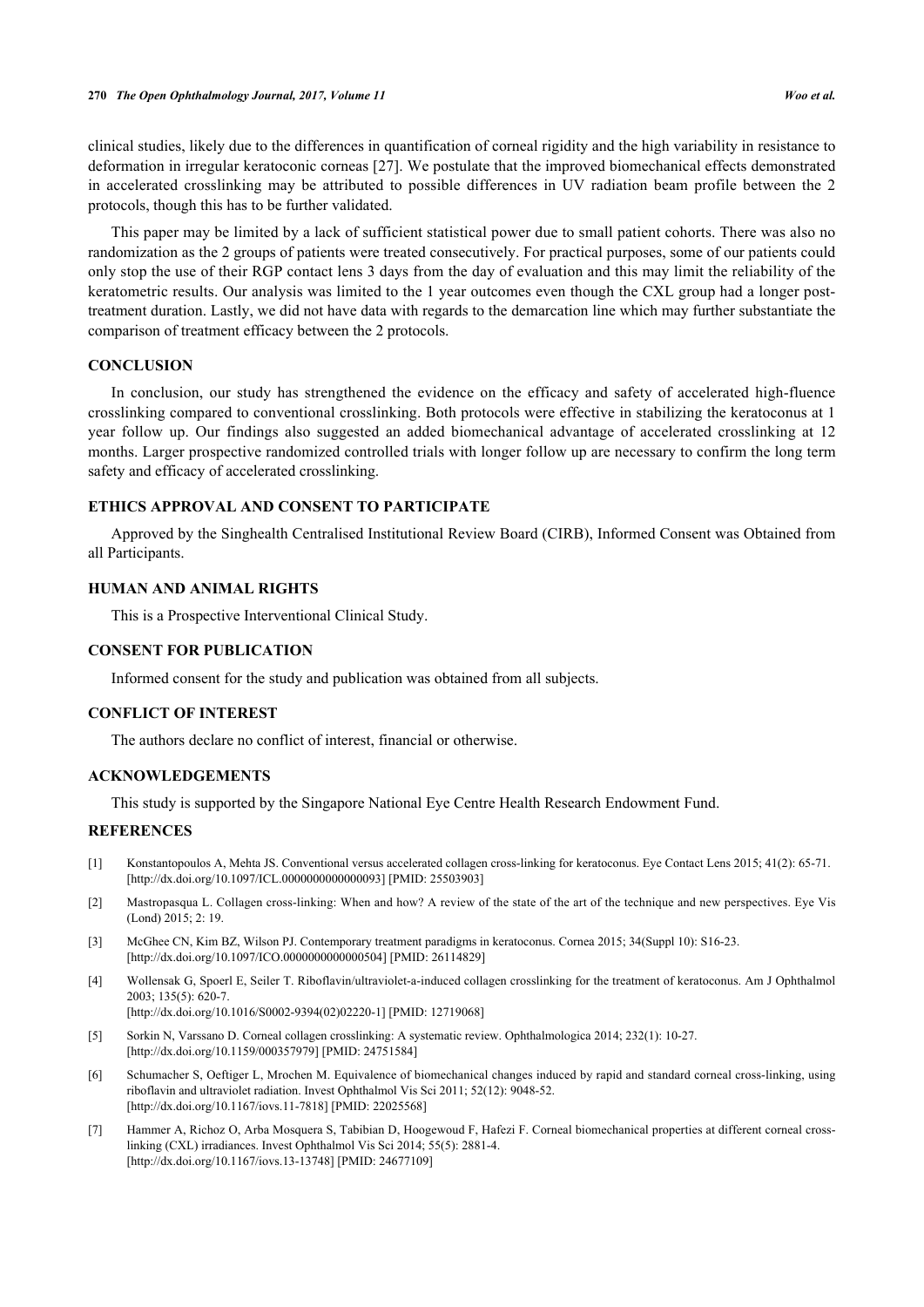- <span id="page-9-0"></span>[8] Wernli J, Schumacher S, Spoerl E, Mrochen M. The efficacy of corneal cross-linking shows a sudden decrease with very high intensity UV light and short treatment time. Invest Ophthalmol Vis Sci 2013; 54(2): 1176-80. [\[http://dx.doi.org/10.1167/iovs.12-11409\]](http://dx.doi.org/10.1167/iovs.12-11409) [PMID: [23299484](http://www.ncbi.nlm.nih.gov/pubmed/23299484)]
- <span id="page-9-1"></span>[9] Beshtawi IM, Akhtar R, Hillarby MC, *et al.* Biomechanical properties of human corneas following low- and high-intensity collagen crosslinking determined with scanning acoustic microscopy. Invest Ophthalmol Vis Sci 2013; 54(8): 5273-80. [\[http://dx.doi.org/10.1167/iovs.13-12576\]](http://dx.doi.org/10.1167/iovs.13-12576) [PMID: [23847309](http://www.ncbi.nlm.nih.gov/pubmed/23847309)]
- <span id="page-9-2"></span>[10] Hashemian H, Jabbarvand M, Khodaparast M, Ameli K. Evaluation of corneal changes after conventional versus accelerated corneal crosslinking: a randomized controlled trial. J Refract Surg 2014; 30(12): 837-42. [\[http://dx.doi.org/10.3928/1081597X-20141117-02\]](http://dx.doi.org/10.3928/1081597X-20141117-02) [PMID: [25437483](http://www.ncbi.nlm.nih.gov/pubmed/25437483)]
- <span id="page-9-8"></span>[11] Cınar Y, Cingü AK, Türkcü FM, *et al.* Comparison of accelerated and conventional corneal collagen cross-linking for progressive keratoconus. Cutan Ocul Toxicol 2014; 33(3): 218-22. [\[http://dx.doi.org/10.3109/15569527.2013.834497\]](http://dx.doi.org/10.3109/15569527.2013.834497) [PMID: [24147938](http://www.ncbi.nlm.nih.gov/pubmed/24147938)]
- <span id="page-9-5"></span>[12] Shetty R, Pahuja NK, Nuijts RM, *et al.* Current protocols of corneal collagen cross-linking: Visual, refractive, and tomographic outcomes. Am J Ophthalmol 2015; 160(2): 243-9. [\[http://dx.doi.org/10.1016/j.ajo.2015.05.019\]](http://dx.doi.org/10.1016/j.ajo.2015.05.019) [PMID: [26008626](http://www.ncbi.nlm.nih.gov/pubmed/26008626)]
- <span id="page-9-9"></span>[13] Sherif AM. Accelerated versus conventional corneal collagen cross-linking in the treatment of mild keratoconus: A comparative study. Clin Ophthalmol 2014; 8: 1435-40. [\[http://dx.doi.org/10.2147/OPTH.S59840](http://dx.doi.org/10.2147/OPTH.S59840)] [PMID: [25120349\]](http://www.ncbi.nlm.nih.gov/pubmed/25120349)
- [14] Ng AL, Chan TC, Cheng AC. Conventional versus accelerated corneal collagen cross-linking in the treatment of keratoconus. Clin Experiment Ophthalmol 2016; 44(1): 8-14. [\[http://dx.doi.org/10.1111/ceo.12571\]](http://dx.doi.org/10.1111/ceo.12571) [PMID: [26140309](http://www.ncbi.nlm.nih.gov/pubmed/26140309)]
- <span id="page-9-10"></span>[15] Tomita M, Mita M, Huseynova T. Accelerated versus conventional corneal collagen crosslinking. J Cataract Refract Surg 2014; 40(6): 1013-20. [\[http://dx.doi.org/10.1016/j.jcrs.2013.12.012\]](http://dx.doi.org/10.1016/j.jcrs.2013.12.012) [PMID: [24857442](http://www.ncbi.nlm.nih.gov/pubmed/24857442)]
- <span id="page-9-11"></span>[16] Brittingham S, Tappeiner C, Frueh BE. Corneal cross-linking in keratoconus using the standard and rapid treatment protocol: differences in demarcation line and 12-month outcomes. Invest Ophthalmol Vis Sci 2014; 55(12): 8371-6. [\[http://dx.doi.org/10.1167/iovs.14-15444\]](http://dx.doi.org/10.1167/iovs.14-15444) [PMID: [25468892](http://www.ncbi.nlm.nih.gov/pubmed/25468892)]
- <span id="page-9-6"></span>[17] Kanellopoulos AJ. Long term results of a prospective randomized bilateral eye comparison trial of higher fluence, shorter duration ultraviolet A radiation, and riboflavin collagen cross linking for progressive keratoconus. Clin Ophthalmol 2012; 6: 97-101. [\[http://dx.doi.org/10.2147/OPTH.S27170](http://dx.doi.org/10.2147/OPTH.S27170)] [PMID: [22275813\]](http://www.ncbi.nlm.nih.gov/pubmed/22275813)
- <span id="page-9-7"></span>[18] Hashemi H, Fotouhi A, Miraftab M, *et al.* Short-term comparison of accelerated and standard methods of corneal collagen crosslinking. J Cataract Refract Surg 2015; 41(3): 533-40. [\[http://dx.doi.org/10.1016/j.jcrs.2014.07.030\]](http://dx.doi.org/10.1016/j.jcrs.2014.07.030) [PMID: [25804580](http://www.ncbi.nlm.nih.gov/pubmed/25804580)]
- <span id="page-9-3"></span>[19] Chow VW, Chan TC, Yu M, Wong VW, Jhanji V. One-year outcomes of conventional and accelerated collagen crosslinking in progressive keratoconus. Sci Rep 2015; 5: 14425. [\[http://dx.doi.org/10.1038/srep14425](http://dx.doi.org/10.1038/srep14425)] [PMID: [26404661\]](http://www.ncbi.nlm.nih.gov/pubmed/26404661)
- <span id="page-9-4"></span>[20] Lim LS, Beuerman R, Lim L, Tan DT. Late-onset deep stromal scarring after riboflavin-UV-A corneal collagen cross-linking for mild keratoconus. Arch Ophthalmol 2011; 129(3): 360-2. [\[http://dx.doi.org/10.1001/archophthalmol.2011.23](http://dx.doi.org/10.1001/archophthalmol.2011.23)] [PMID: [21402996\]](http://www.ncbi.nlm.nih.gov/pubmed/21402996)
- <span id="page-9-12"></span>[21] Meiri Z, Keren S, Rosenblatt A, Sarig T, Shenhav L, Varssano D. Efficacy of corneal collagen cross-linking for the treatment of keratoconus: A systematic review and meta-analysis. Cornea 2016; 35(3): 417-28. [\[http://dx.doi.org/10.1097/ICO.0000000000000723\]](http://dx.doi.org/10.1097/ICO.0000000000000723) [PMID: [26751990](http://www.ncbi.nlm.nih.gov/pubmed/26751990)]
- <span id="page-9-13"></span>[22] Jordan C, Patel DV, Abeysekera N, McGhee CN. *In vivo* confocal microscopy analyses of corneal microstructural changes in a prospective study of collagen cross-linking in keratoconus. Ophthalmology 2014; 121(2): 469-74. [\[http://dx.doi.org/10.1016/j.ophtha.2013.09.014\]](http://dx.doi.org/10.1016/j.ophtha.2013.09.014) [PMID: [24183340](http://www.ncbi.nlm.nih.gov/pubmed/24183340)]
- <span id="page-9-14"></span>[23] Touboul D, Efron N, Smadja D, Praud D, Malet F, Colin J. Corneal confocal microscopy following conventional, transepithelial, and accelerated corneal collagen cross-linking procedures for keratoconus. J Refract Surg 2012; 28(11): 769-76. [\[http://dx.doi.org/10.3928/1081597X-20121016-01\]](http://dx.doi.org/10.3928/1081597X-20121016-01) [PMID: [23347370](http://www.ncbi.nlm.nih.gov/pubmed/23347370)]
- <span id="page-9-15"></span>[24] Antonios R, Fattah MA, Maalouf F, Abiad B, Awwad ST. Central corneal thickness after cross-linking using high-definition optical coherence tomography, ultrasound, and dual scheimpflug tomography: A comparative study over one year. Am J Ophthalmol 2016; 167: 38-47. [\[http://dx.doi.org/10.1016/j.ajo.2016.04.004\]](http://dx.doi.org/10.1016/j.ajo.2016.04.004) [PMID: [27084001](http://www.ncbi.nlm.nih.gov/pubmed/27084001)]
- <span id="page-9-16"></span>[25] Greenstein SA, Fry KL, Hersh PS. *In vivo* biomechanical changes after corneal collagen cross-linking for keratoconus and corneal ectasia: 1 year analysis of a randomized, controlled, clinical trial. Cornea 2012; 31(1): 21-5. [\[http://dx.doi.org/10.1097/ICO.0b013e31821eea66\]](http://dx.doi.org/10.1097/ICO.0b013e31821eea66) [PMID: [21993470](http://www.ncbi.nlm.nih.gov/pubmed/21993470)]
- [26] Gkika M, Labiris G, Giarmoukakis A, Koutsogianni A, Kozobolis V. Evaluation of corneal hysteresis and corneal resistance factor after corneal cross-linking for keratoconus. Graefes Arch Clin Exp Ophthalmol 2012; 250(4): 565-73. [\[http://dx.doi.org/10.1007/s00417-011-1897-0\]](http://dx.doi.org/10.1007/s00417-011-1897-0) [PMID: [22189856](http://www.ncbi.nlm.nih.gov/pubmed/22189856)]